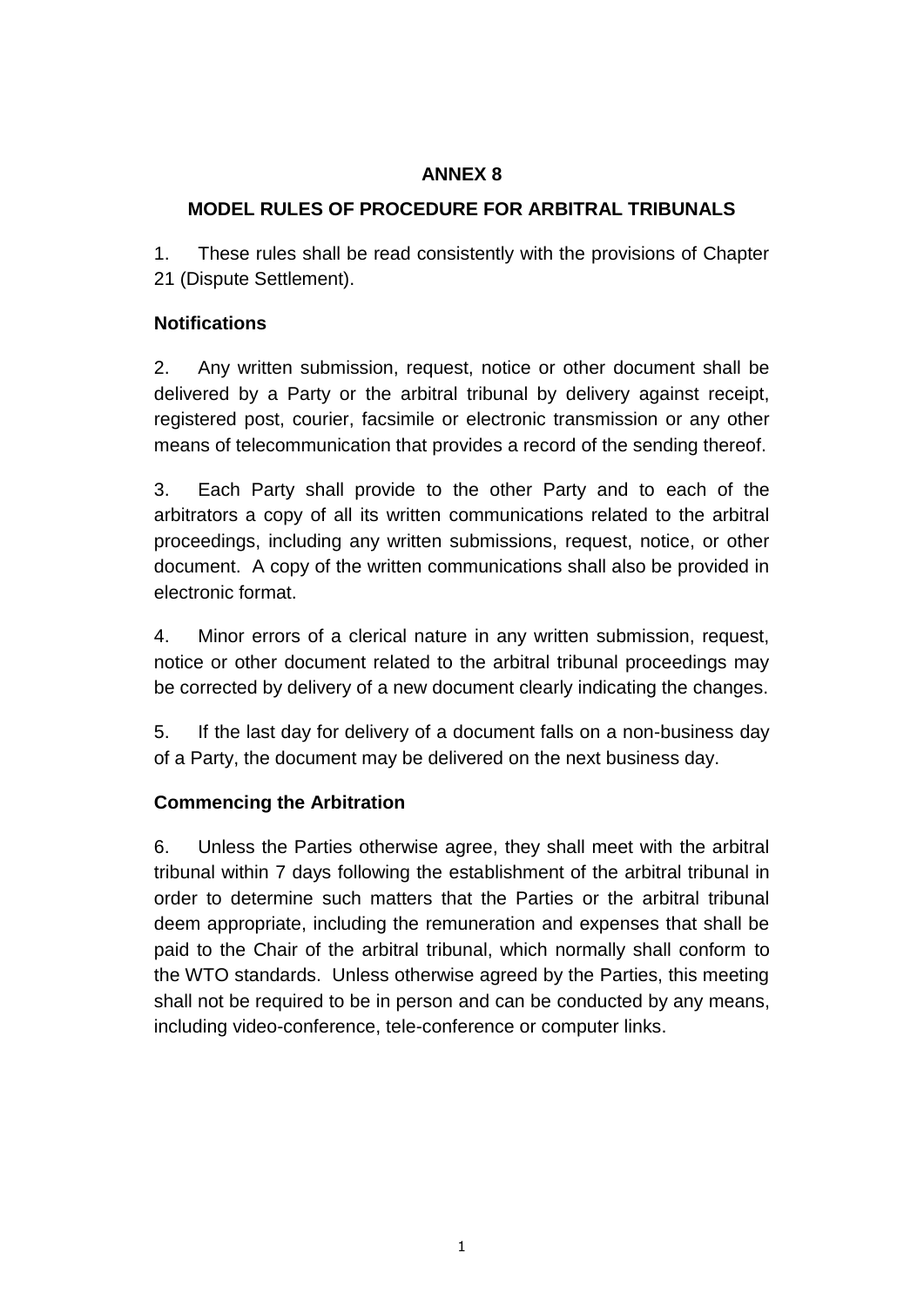## **Timetable**

7. After consulting the Parties, an arbitral tribunal shall, as soon as practicable and whenever possible within 15 days after the establishment of the arbitral tribunal, fix the timetable for the arbitral tribunal process.

8. In determining the timetable for the arbitral tribunal process, the arbitral tribunal shall provide sufficient time for the Parties to prepare their respective submissions. The arbitral tribunal shall set precise deadlines for written submissions by the Parties and they shall respect those deadlines. In their written submissions, the Parties shall set out the facts of the case and their arguments.

9. Unless otherwise agreed by the Parties, an arbitral tribunal may, in consultation with the Parties, modify any time period established pursuant to these rules and make such other procedural or administrative adjustments as may be required in the arbitral tribunal proceedings.

### **Operation of Arbitral Tribunals**

10. The chair of the arbitral tribunal shall preside at all of its meetings. The arbitral tribunal may delegate to the chair authority to make administrative and procedural decisions.

11. Except as otherwise provided in these rules, the arbitral tribunal may conduct its activities by any means, including telephone, facsimile transmissions or computer links. Only members of the arbitral tribunal may take part in the deliberations of the arbitral tribunal.

12. The drafting of any decision and ruling shall remain the exclusive responsibility of the arbitral tribunal.

13. Where a procedural question arises that is not covered by these rules, an arbitral tribunal may adopt an appropriate procedure that is not inconsistent with this Agreement.

14. The arbitral tribunal may, in consultation with the Parties, retain such number of assistants or designated note-takers as may be required for the arbitral tribunal proceedings.

15. The arbitral tribunal's deliberations shall be confidential. The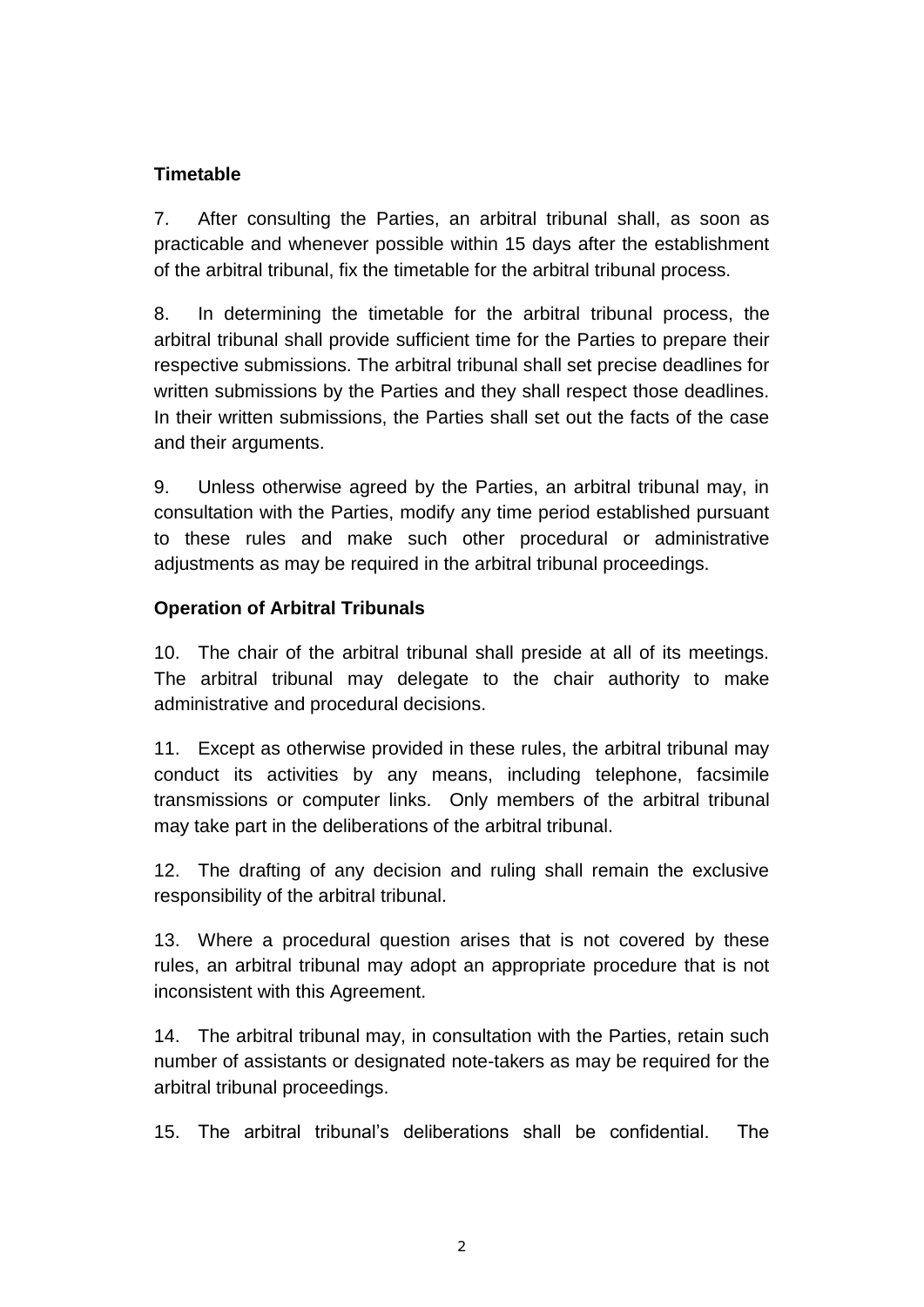members of the arbitral tribunal and any persons retained by the arbitral tribunal under rule 14 shall maintain the confidentiality of arbitral tribunal proceedings and deliberations.

### **Hearings**

 $\overline{a}$ 

16. The chair shall fix the date and time of the hearing in consultation with the Parties and the other members of the arbitral tribunal<sup>1</sup>. The chair shall notify the Parties in writing of the date, time and location of the hearing. Unless either of the Parties disagrees, the arbitral tribunal may decide not to convene a hearing.

17. Unless the Parties otherwise agree, the hearing shall be held in the responding Party. The responding Party shall be in charge of the logistical administration of arbitral tribunal proceedings, in particular the organisation of hearings, unless otherwise agreed.

18. The arbitral tribunal may convene additional hearings if the Parties so agree.

19. All arbitrators shall be present at all hearings<sup>2</sup>.

20. No later than five days before the date of a hearing, each Party shall deliver to the other Party and arbitral tribunal a list of the names of representatives or advisers who will be attending the hearing.

21. The Parties may decide that the hearing shall, in full or in part, be open to the public. If the Parties decide that the hearing is open to the public, part of the hearing may nevertheless be held in closed session, if the arbitral tribunal, on application by either Party, so decides for good reasons. In particular, the arbitral tribunal shall meet in closed sessions when the submission and arguments of a Party contain business confidential information. If the hearing is open to the public, the date, time and location of the hearing shall also be made publicly available by the Party in charge of the logistical administration of the arbitral tribunal proceedings.

 $1$  Except where, in accordance with paragraph 9 of Article 8 (Composition of Arbitral Tribunals), an arbitral tribunal comprises only the chair of the original arbitral tribunal.

 $2$  Except where, in accordance with paragraph 9 of Article 8 (Composition of Arbitral Tribunals), an arbitral tribunal comprises only the chair of the original arbitral tribunal.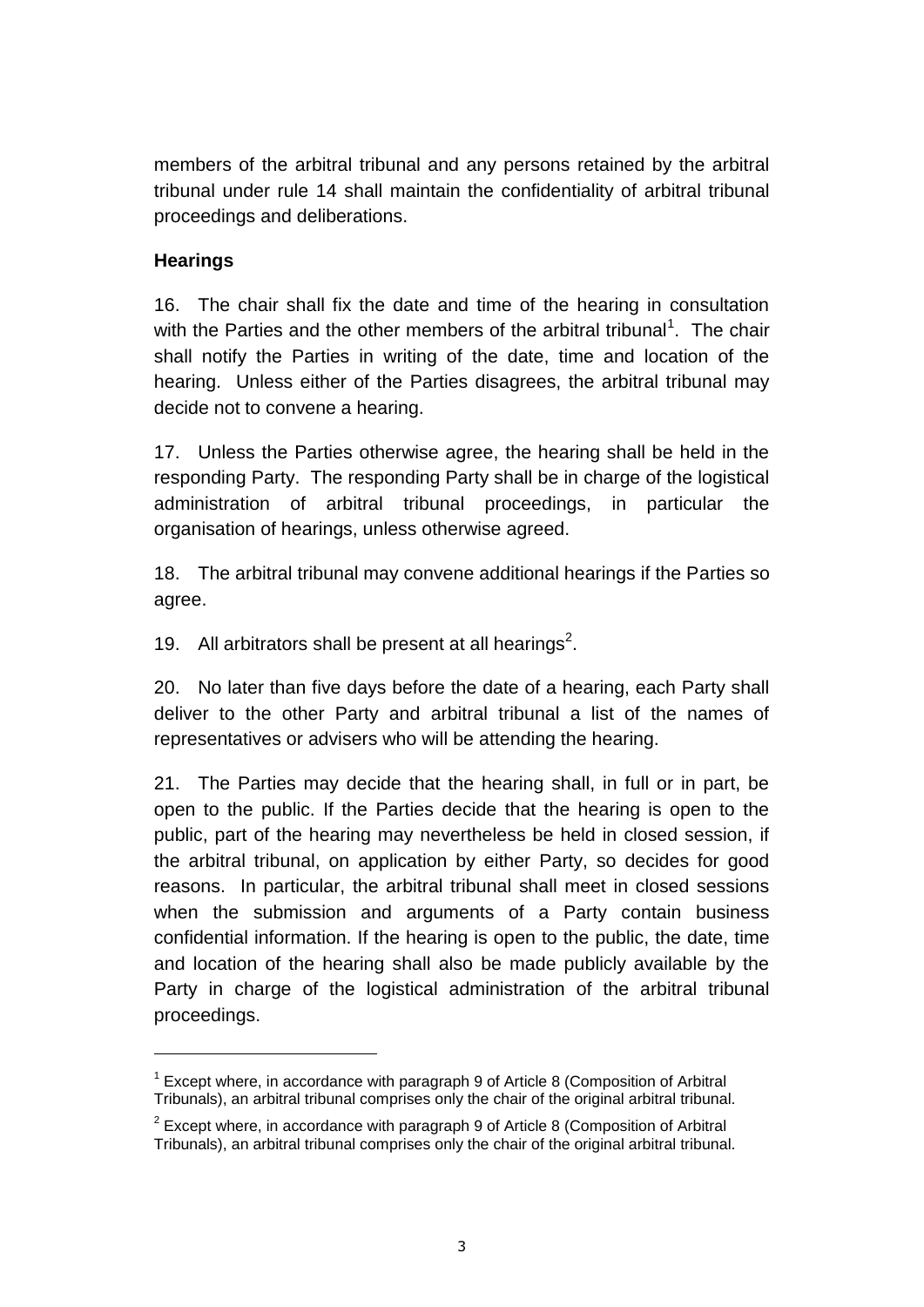22. The arbitral tribunal shall conduct the hearing in the following manner:

- (a) argument of the complaining Party;
- (b) argument of the responding Party;

(c) questions from the arbitral tribunal to the Parties and from each Party to the other Party;

- (d) final statement of the complaining Party;
- (e) final statement of the responding Party.

23. The chair may set time limits for oral arguments to ensure that each Party is afforded equal time. Each Party shall make available to the arbitral tribunal and to the other Party written versions of their oral statements within a specified number of days following the hearing, which shall be fixed by the arbitral tribunal under Rule 7.

### **Questions in Writing**

24. The arbitral tribunal may at any time during the arbitral tribunal proceedings address questions in writing to either or both of the Parties. In the event that the arbitral tribunal addresses questions to one Party only, the arbitral tribunal shall provide a copy of the written questions to the other Party.

25. A Party to whom the arbitral tribunal addresses written questions shall deliver a copy of any written reply to the other Party and to the arbitral tribunal in accordance with the timetable established by the arbitral tribunal. The other Party shall be given the opportunity to provide written comments on the reply within five days after the date of delivery.

#### **Confidentiality**

26. The Parties shall maintain the confidentiality of the arbitral tribunal's hearings to the extent that the arbitral tribunal holds the hearing in closed session under rule 21.

### 27. Each Party shall:

(a) Unless otherwise agreed by the Parties, treat as confidential any information or technical advice submitted to the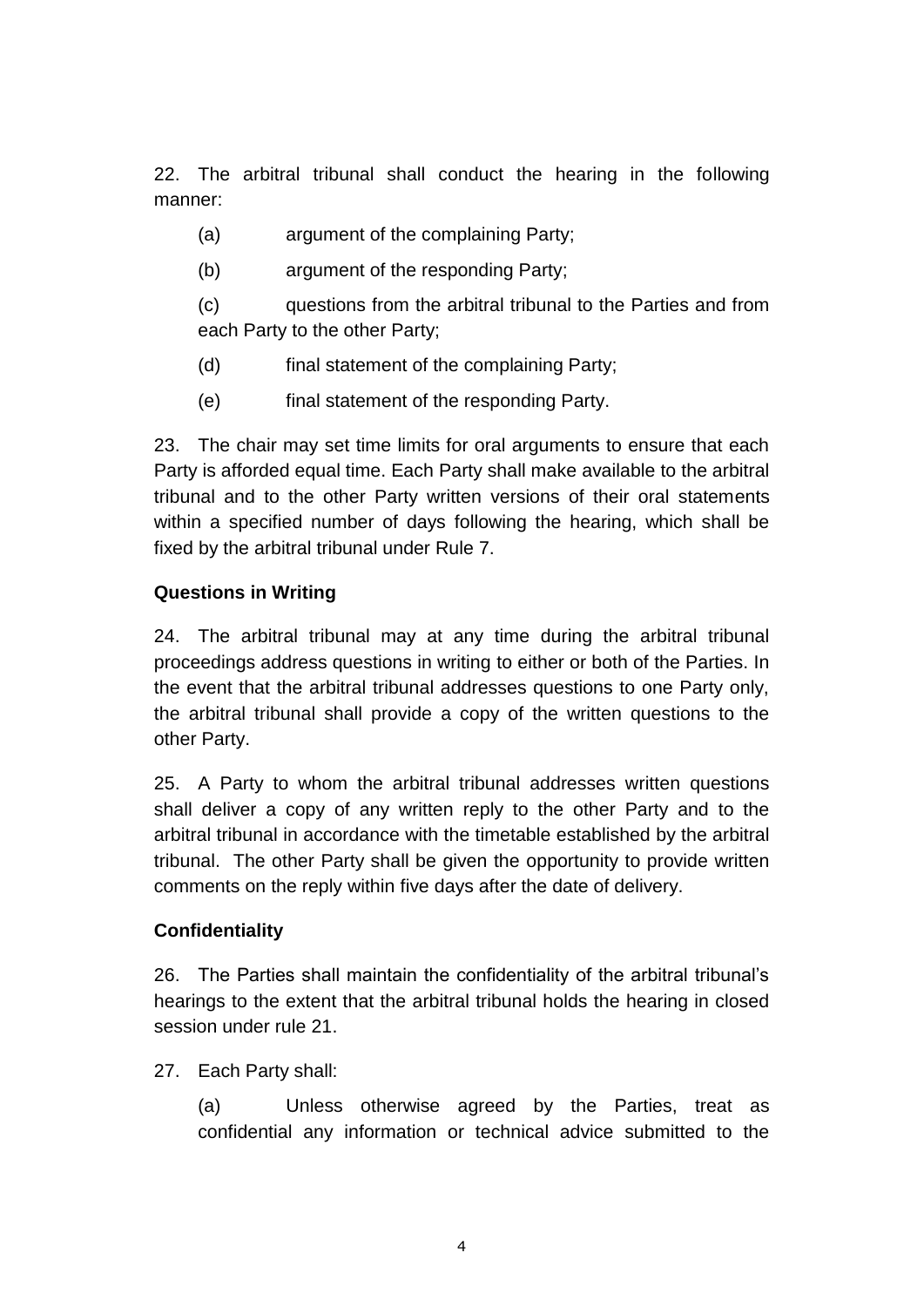arbitral tribunal by any individual or body in accordance with a request by the arbitral tribunal pursuant to Article 10 (Proceedings of Arbitral Tribunals);

(b) Treat as confidential any information submitted by the other Party to the arbitral tribunal which that Party has designated as confidential.

28. Where a Party submits a confidential version of its written submissions to the arbitral tribunal, it shall also, upon request of the other Party, provide a non-confidential summary of the information contained in its submissions that could be disclosed to the public, no later than 15 days after the hearing.

29. Nothing in these rules shall preclude either Party from disclosing statements of its own positions to the public.

### **No** *ex parte* **Communications**

30. The arbitral tribunal shall not meet or contact a Party in the absence of the other Party.

31. Neither Party shall contact any arbitrator in relation to the dispute in the absence of the other Party.

32. No arbitrator shall discuss an aspect of the subject matter of the arbitral tribunal proceedings with a Party in the absence of the other Party.

#### *Amicus curiae* **Submissions**

33. The arbitral tribunal shall have the authority to accept and consider *amicus curiae* submissions from any persons and entities in the Parties and from interested persons and entities outside the Parties.

34. Any such submissions shall fulfil the following requirements:

(a) be made within a specified number of days following the establishment of the arbitral tribunal which shall be fixed by the arbitral tribunal under rule 7;

(b) are concise and in no case longer than 15 typed pages, including any annexes; and